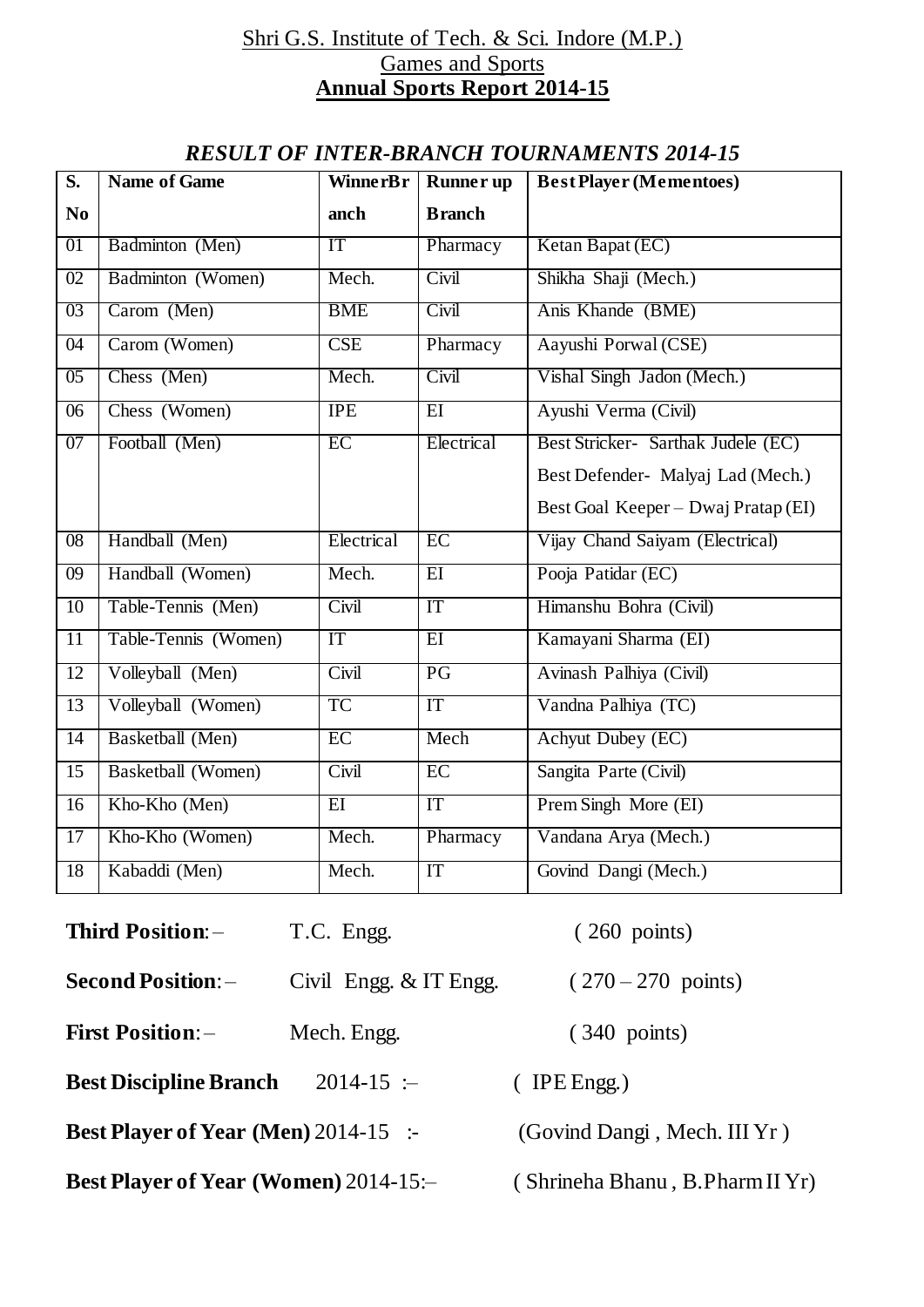| <b>Core Committee 2014-15</b> |                          |                    |  |  |
|-------------------------------|--------------------------|--------------------|--|--|
| President                     | Deepak Kumar Ohlan       | Mech. IV Yr        |  |  |
| Secretary                     | Raghuvendra S Pal III yr | $B.$ Pharm (IV yr) |  |  |
| Core committee Member         | Shubham Mittal           | Mech. IV Yr        |  |  |
| Core committee Member         | Pushpendra Singh Rajput  | PGI Yr             |  |  |
| Core committee Member         | Lokesh Tanwar            | EI IV Yr           |  |  |
| Core committee Member         | Rashi Jadhav             | <b>IPE IV Yr</b>   |  |  |
| Core committee Member         | Swejal jain              | Mech. IV Yr        |  |  |
| Core committee Member         | Sandeep Goswami          | EI IV Yr           |  |  |

| <b>Branch Sports Representatives 2014-15</b> |                     |                   |  |  |
|----------------------------------------------|---------------------|-------------------|--|--|
| <b>B</b> ranch                               | <b>Boys Name</b>    | <b>Girls Name</b> |  |  |
| Civil Engg.                                  | Pankaj Kumar Mishra | Sangita Parte     |  |  |
| Mech. Engg.                                  | Govind Dangi        | Ashna Sambhar     |  |  |
| Electical Engg.                              | Alok Marko          | Vidhi Khabya      |  |  |
| BioMedical Engg.                             | Anis Khande         | Shshmita Saryam   |  |  |
| Instru. Engg                                 | Vinesh Sondhiya     | Varsh Sahu        |  |  |
| T.C Engg.                                    | Aakash Gupta        | Vandana Palahia   |  |  |
| I.T. Engg.                                   | Aditya Kapri        | Priti Singh       |  |  |
| I.P Engg                                     | Ayush Sanghi        | Meerul Bhatia     |  |  |
| Computer Engg                                | Krishnaprasd TP     | Deepa Chetri      |  |  |
| <b>MCA/MBA</b>                               | Kapil Savle         | Prachi Singh      |  |  |
| Pharmacy                                     | Abhinav Shrivastava | Pooja Yadav       |  |  |
| P.G. Course                                  | Tejas Parmar        | Jasmine Bhasin    |  |  |

# *3. Achievement of Institute Teams in RGPV Indore Nodal Inter Collegiate Tournaments*

| $\overline{\textbf{S}.\textbf{N}}$ . | Game             | <b>Organized by</b>      | <b>Achievements</b> |
|--------------------------------------|------------------|--------------------------|---------------------|
| 01                                   | Handball $(W)$   | Chamelidivi Inst. Indore | Winner              |
| 02                                   | Table Tennis (W) | Dadaji Institute Khandwa | Winner              |
| 04                                   | Kho kho (W)      | <b>MIST</b> Indore       | Winner              |
| 05                                   | Kho kho $(M)$    | <b>MIST</b> Indore       | Runner up           |
| 06                                   | Basketball (M)   | Sangavi Inst. Indore     | Runner up           |
| 07                                   | Badminton (M)    | <b>SGSITS Indore</b>     | Winner              |
| 08                                   | Cricket (M)      | <b>BM</b> Inst. Indore   | Winner              |
| 09                                   | Volleyball (W)   | SD Bansal Inst. Indore   | Winner              |
| <sup>10</sup>                        | Lawn Tennis (M)  | <b>IIST</b> Inst. Indore | Runner up           |
| <sup>11</sup>                        | Taekwondo (W)    | <b>SGSITS Indore</b>     | <b>Gold Madal</b>   |
| <sup>12</sup>                        | Swimming $(M)$   | Malwa Inst. Indore       | Gold Madal          |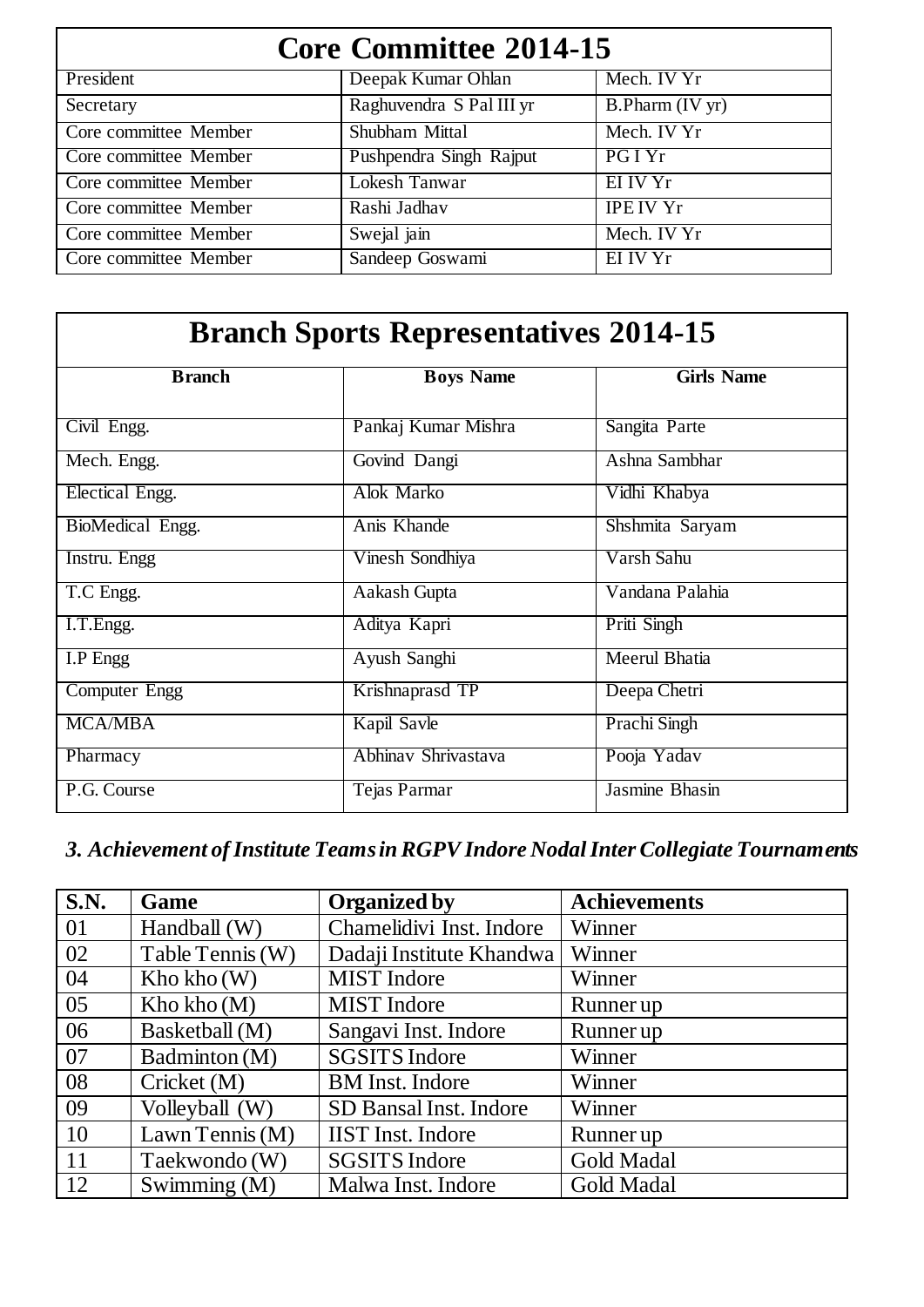## *4. Achievement of Institute Teams in All India Chess Tournaments*

| S.N. | Game     | <b>Organized by</b>             | <b>Achievements</b> |
|------|----------|---------------------------------|---------------------|
|      | Chess(W) | Laxmi Niwas Mittal Inst. Jaipur | Winner              |
| 02   | Chess(M) | Laxmi Niwas Mittal Inst. Jaipur | Runner-up           |

### *5. Following players of our Institute represented Indore Nodal in RGPV State Level Tournament*

| <b>S.N.</b> | Game             | <b>Selected Player of Our Institute in Indore</b><br><b>Nodal Team.</b> |  |
|-------------|------------------|-------------------------------------------------------------------------|--|
|             |                  |                                                                         |  |
| 01          | Badminton (M)    | Ketan Bapat (TC Engg.)                                                  |  |
| 03          | Handball (W)     | Pooja Yadav (Pharmacy)                                                  |  |
|             |                  | Vaishali Jain (Pharmacy)                                                |  |
|             |                  | Shrineha Bhanu (Pharmacy)                                               |  |
|             |                  | Pooja Patidar (Mech.)                                                   |  |
|             |                  | Kalpana (Mech.)                                                         |  |
|             |                  | Priyanka Kurmi (TC Engg.)                                               |  |
| 04          | Handball $(M)$   | Govind Dangi (Mech. Engg.)                                              |  |
|             |                  | Deepraj Balke (CSE Engg.)                                               |  |
| 05          | Volleyball (W)   | Vandan Palhia (TC Engg.)                                                |  |
|             |                  | Somya Barela (IT Engg.)                                                 |  |
|             |                  | Shrineha Bhanu (Pharmacy)                                               |  |
| 06          | Football (M)     | Yogendra Singh Sakarwar (Civil)                                         |  |
|             |                  | Sameer Dalodiya (T.C. Engg.)                                            |  |
| 07          | Kho-Kho(M)       | Deepak Panwar (Pharmacy)                                                |  |
| 09          | Lawn Tennis (M)  | Saurabh Aznar (IPE)                                                     |  |
| 10          | Taikwando (W)    | Merul Bhatiya (IPE)                                                     |  |
|             |                  | Raghuvendra Singh Pal (Pharmacy)                                        |  |
|             |                  | Abhinav Shrivastava (Pharmacy)                                          |  |
| 11          | Swimming (M)     | Manik Wanchoo (Mech)                                                    |  |
| 12          | Table Tennis (W) | Dikah Maheshwari (Civil)                                                |  |
|             |                  | Kamayani Sharma (IT)                                                    |  |
|             |                  | Kanika Jain (Mech.)                                                     |  |
| 13          | Cricket (M)      | Gopal Godara (IPE Engg.)                                                |  |
|             |                  | Shivam Agrawal (Mech.)                                                  |  |
|             |                  | Ayush Sanghi (IPE)                                                      |  |
| 14          | Basketball (M)   | <b>Achyut Dubey (EC)</b>                                                |  |
|             |                  | Rishabh Jhunjhunwala (IT)                                               |  |
| 15          | Basketball (W)   | Sangeeta Parte (Civil)                                                  |  |